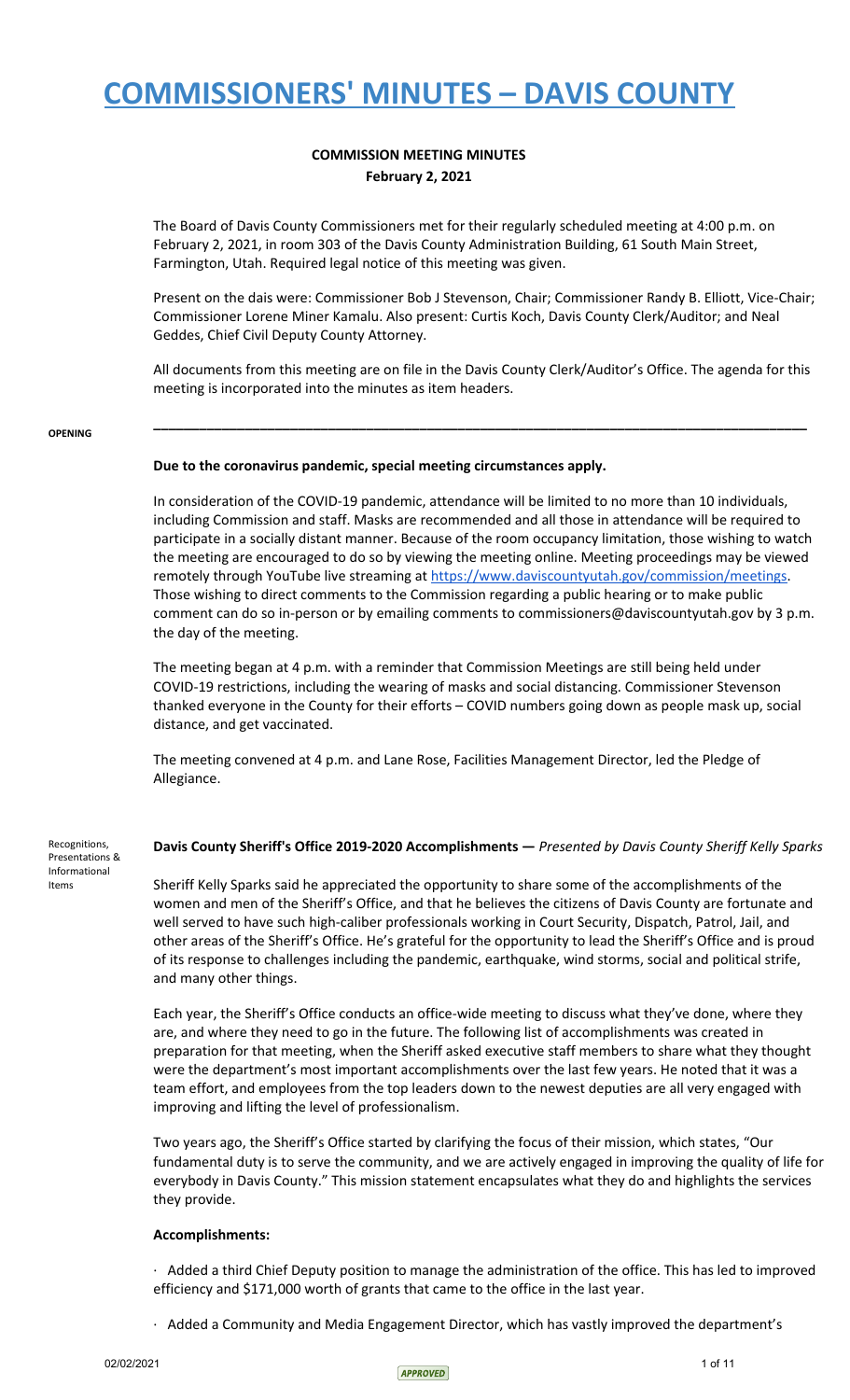relationship with the media. The transparency of operations has taken a great step forward, and they are getting some very important, positive stories before the public.

· Improved emergency management by hiring a civilian manager to give a longer-term laser focus to emergency preparation. An Emergency Planner position was also added, and these advancements were great given everything that happened in the year 2020.

· Inmate medical services have been revolutionized. A Health Services Director was hired to oversee and coordinate all aspects of medical and mental healthcare inside the jail. A Life Safety Committee was established, comprised of staff and citizens including medical professionals, mental health providers, researchers, attorneys, and the County's own experienced correctional professionals. This week, the Sheriff's Office will be breaking ground on a much-needed Jail Medical Observation Wing. Funding, permits, and construction contracts have been secured. This will greatly improve the ability to care for ill or injured inmates.

· Developed an Internal Jail Inspector position and initiated a 360-degree evaluation of virtually everything done in the jail. This has led to improved contracts and better coordination of almost all inmate services including kitchen, commissary, and inmate banking.

· Moved jail records management to Spillman and hired a Spillman administrator. This move enhances the ability to share data with all public safety partners, which will lead to better public safety in Davis County.

· Instrumental in the opening and initial success of the Adult Receiving Center, run by Davis Behavioral Health out of the Sheriff's Office's Work Center. It provides an alternate way to connect non-violent people with mental health or addiction issues to treatment outside the criminal justice system.

· Established a way that video court could be conducted.

· Kept COVID-19 out of the jail for at least 10 months and then acted swiftly to contain outbreaks. Established an ankle monitor program, as part of the battle against COVID, to allow supervision of inmates on work release without having them coming and going from the jail or work center.

· In the last two years, jail staff discovered and successfully intervened in at least 62 documented suicide attempts. It's a sobering statistic, averaging about one suicide attempt every 11 days. Sadly, four inmates died of suicide, but even in those cases deputies and nurses acted swiftly and heroically and did all that they could to save a life. They also appropriately secured the scene and protected evidence, allowing for effective internal and external investigations.

· Jail staff, correctional deputies, and administration achieved 100 compliance on all jail standards as assessed by external jail inspectors last year.

· In the Patrol division, the field training program for new officers has been completely revised and upgraded. The Sheriff's Office now has a great law enforcement training program and a specific paramedic field training program.

· The K-9 program, in Patrol, navigated rough waters but came out renewed and added two new non-patrol dogs, including a bloodhound.

· Significantly improved service to, and relationships with, contract cities. Each contract city now has a specifically-assigned liaison. Sheriff's Office representatives attend city council meetings on a regular basis and provide a full data-driven report of all patrol activities.

· Patrol vehicles are being replaced on their regular rotation with more traditional-looking white vehicles with clearly legible markings. This change improves visibility, safety, and recognition of the Sheriff's Office.

· The Sheriff's Office is, at the request of the Davis County Chiefs of Police Association, taking the lead in establishing a cooperative Public Order Unit capable of responding to civil unrest anywhere in Davis County.

· Joined a conversation with mayors and city managers about how paramedic services should be provided for Davis County into the future. The Sheriff's Office has steadfastly insisted that any change must bring improved paramedic service, be a cooperative effort that eliminates underserved islands in the County, and establish a closest-available-unit dispatch model where paramedics are dispatched irrespective of geo-political boundaries. A preliminary plan has been developed and, if approved by elected officials county-wide, will allow the Sheriff's Office to transition out of providing paramedic service and into providing more robust and effective law enforcement service in about two years.

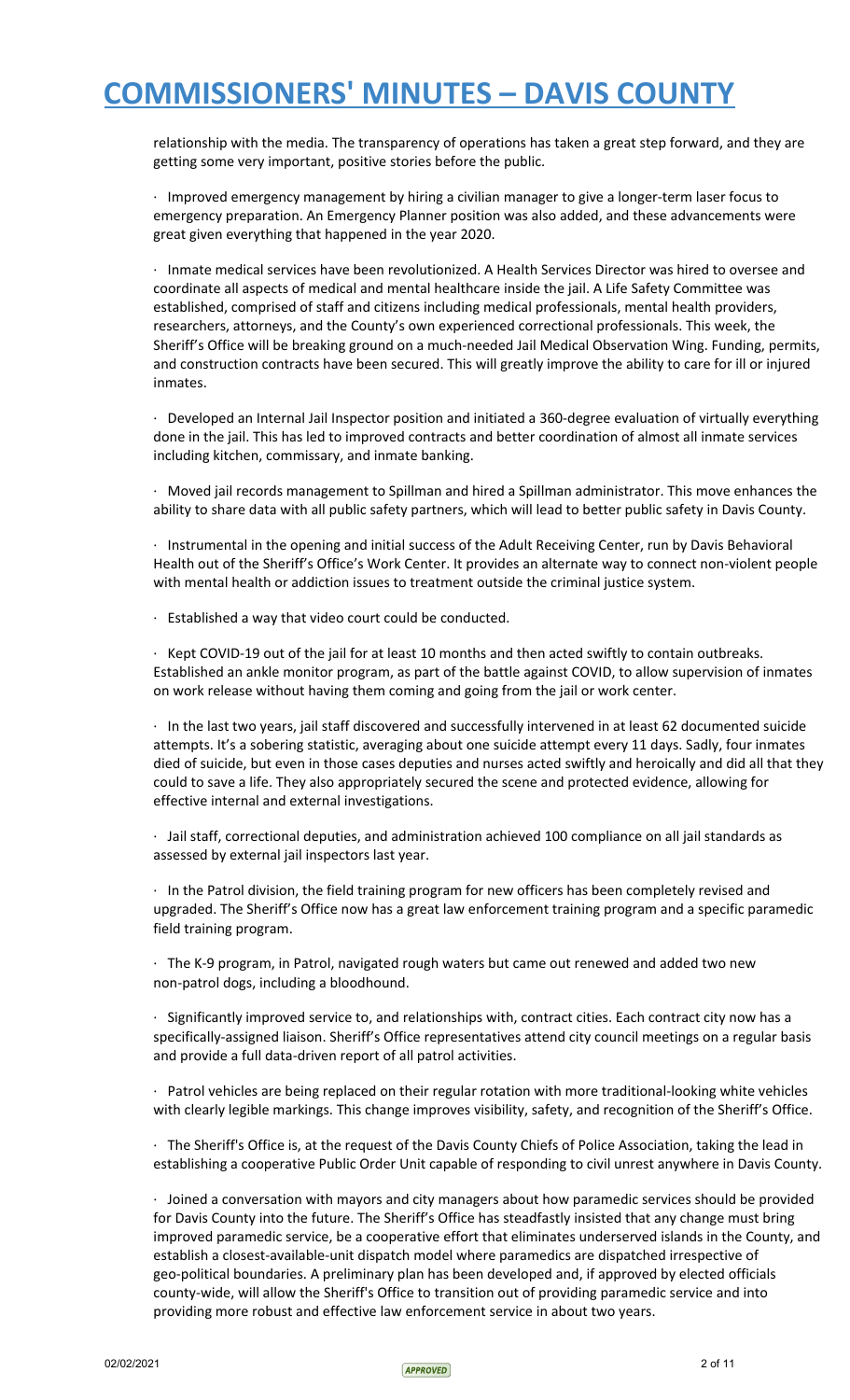· Initiated discussions with other dispatch providers in the County about developing a greater level of cooperation in dispatch services county-wide. All agencies currently providing dispatch services have agreed to move forward with getting on a common server which will allow a virtual consolidation and, hopefully, lead to effective discussions about a physical consolidation.

· The Sheriff's Office has taken on many extra assignments in this last year, including providing daily security at the County Administration Building and at COVID testing centers, and support for the drive-through elections and the Health Department vaccination center. Those assignments have been staffed mostly by Court Security, Transportation, and Investigations personnel.

· Pursuit and Uniform policies were updated, as well as policies regarding the physical fitness program and internal investigations. Important changes were also made to the Use of Force policy, consistent with the U.S Presidential Directive. On-going training on policy is accomplished through daily training briefs which are emailed out to each deputy.

· Financial procedures and safeguards have been improved. Trust and confidence have been established, enabling the Sheriff's Office to bring back financial staff previously transferred to the Clerk/Auditor's Office.

· Improved ability to support members of the Sheriff's Office with mental health, stress management, and counseling, included the establishment of a peer support team. Conversations with peer support members are confidential. The team has 12 trained members from various divisions and levels, and employees can contact any team member. A counseling group that specializes in counseling law enforcement officers has been contracted and worked with several department members involved in critical incidents over the last year. The Sheriff's Office also worked with Human Resources to retain other providers for confidential counseling through the Employee Assistance Program. Critical incident debriefings were held anytime there was a critical incident that might require this service.

· Several office-wide open sessions were held, some with moderators and some just with employees, to give employees the opportunity to hear about and discuss critical issues such as community relations, diversity, and cultural sensitivity. With very few exceptions, the feedback has been very positive.

· One of the most important accomplishments is the increase in professionalism, the elevation of the reputation of the Sheriff's Office, and improved relationships with allied agencies and other governmental entities. The Sheriff's Office has become a trusted partner with the County Attorney's Office, the Clerk/Auditor's Office, the County Commission, and with all of the fire and police departments that function inside Davis County.

· The organizational structure was realigned, flattening the hierarchy and eliminating one division, which reduced the number of captains and streamlined a number of services. This will result in significant cost savings to the County.

The Sheriff's Office has pursued a policy of finding the best possible candidate for promotions, whether that individual was currently working at the Sheriff's Office or serving in another law enforcement agency. Those who have joined from other agencies have brought a unique perspective, increased knowledge, and an invigorated spirit. Those who have been promoted from within have brought institutional knowledge, historical perspective, and a strong understanding of our community. One chief deputy, two captains, and two senior investigators were among the highly experienced officers recruited.

· A great deal of time and effort has been focused on leadership training. Several training courses have been conducted internally. There is a leadership training moment at every senior staff meeting, lieutenant's meeting, and sergeant's meeting. Each year, an office-wide leadership focus is set. Two years ago, the focus was "Professionalism, Accountability, and Communication." Last year the focus was on "Respect, Care, and Service," principles that helped carry the Sheriff's Office through 2020. Leadership principles focused on this year are "Balance, Trust, and Empathy." Those principles were drawn from a long list developed in conversation with captains, lieutenants, and sergeants.

The Sheriff expressed deep gratitude to the members of the Sheriff's Office for their hard work and dedication. He also expressed appreciation to the Commissioners, Clerk/Auditor, HR directors, and members of the County Attorney's Office, for their support and assistance.

Commissioner Kamalu said Commissioners invited Sheriff Sparks to speak because they wanted all County employees and citizens to hear the list of Sheriff's Office accomplishments. It's a great tribute to the collaborative relationships and high level of professionalism that encompasses all of the administrative officers in this County, but especially to the Sheriff and his team. She offered her personal gratitude and

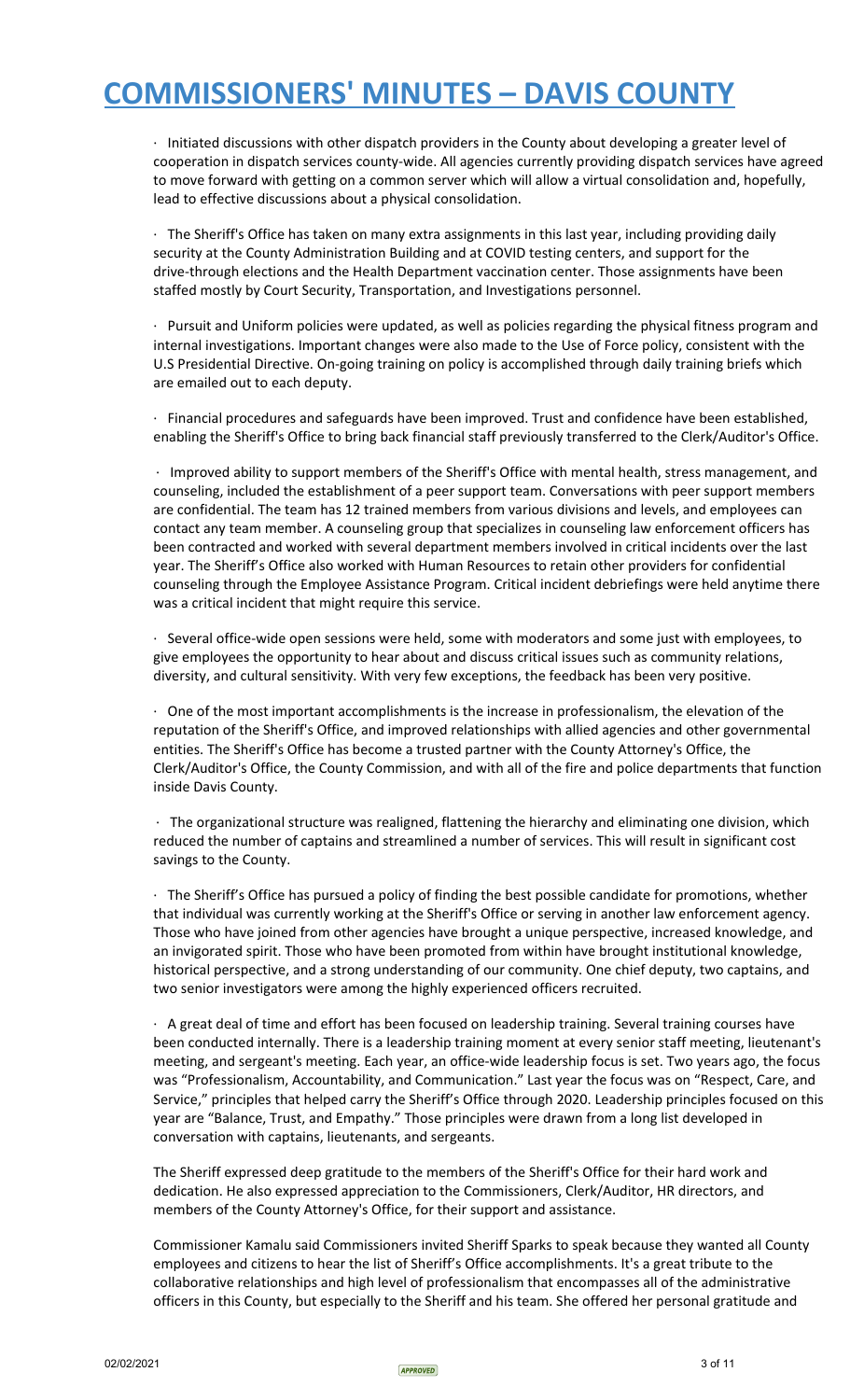congratulations, and said she looks forward to the years to come with the foundation that has been set.

Commissioner Elliott said it's been his honor and opportunity to work with the Sheriff and his staff. City Councils have been very appreciative of the Sheriff's Office liaisons and the reports they've received. The citizens are also very appreciative – they see Deputies on patrol in South Weber and West Point, and they see medics doing what the medics do, with vigor and love for their job. He thanked the Sheriff, Chief Deputies, Captains, and all those in Corrections, noting it is hard work that has to be done.

Commissioner Stevenson said the goal of the Commission and everyone throughout the County is, in every aspect of this County, to be the gold standard. We want to be the standard that's set throughout this State and, while there is room to improve, without a doubt Davis County is the leader. He commended Sheriff Sparks for his example and accomplishments in the Sheriff's Department in the past two years, and for helping this County become even better. He also thanked the Sheriff's staff.

### **February Employee Service Awards —** *Presented by Commissioner Kamalu*

February Employee Service Awards

Milestone anniversaries of County staff and administrative officers are recognized each month. Commissioners are grateful for employees' service and longevity, and noted that hiring and keeping great people is more efficient than having to replace them. The following employees were recognized:

### **Five Years**

Susan Tooke, Sheriff's Office Michelle Bell, Health Department-WIC (Women, Infants, and Children) Division Elizabeth Marsh, Library Kelly Jensen, Valley View Golf Course

### **10 Years**

Kerry Robb, Library Neal Geddes, Attorney's Office

### **15 Years**

Trevor Skeen, Corrections Debbie Gotchy, Health Department – WIC Anthony Findlay, Public Works

### **30 Years**

Dee Robbins, Davis Park Golf Course

Commissioners said it has been a joy to work with Neal Geddes, who serves as Chief Civil Deputy County Attorney, because of his ability to communicate and to be open-minded.

Notice of Intent to Engage in Contract Negotiations #2021-35 with Sorenson Advertising dba Relic

**Notice of Intent to Engage in Contract Negotiations #2021-35, in response to the Davis County Tourism Marketing Agency Services Request for Proposals —** *Presented by Clerk/Auditor Curtis Koch*

Notice of Intent to Engage in Contract Negotiations with Sorenson Advertising, doing business as Relic, was presented. This notice is for an RFP (Request for Proposals) that was issued for creative services. A contract will be coming in a future meeting.

**\_\_\_\_\_\_\_\_\_\_\_\_\_\_\_\_\_\_\_\_\_\_\_\_\_\_\_\_\_\_\_\_\_\_\_\_\_\_\_\_\_\_\_\_\_\_\_\_\_\_\_\_\_\_\_\_\_\_\_\_\_\_\_\_\_\_\_\_\_\_\_\_\_\_\_\_\_\_\_\_\_\_\_\_\_\_\_\_**

**PUBLIC COMMENTS**

Members of the public were invited to make comments to the Commission.

**Rhonda Perkes** spoke on behalf of Congressman Chris Stewart. She mentioned the "harrowing" day when protesters stormed the US Capitol. For safety, Congressman Stewart and others were on lockdown for about 12 hours. It was a strange and sad day, she said. The Congressman is anxious to move forward in a very thoughtful way and wanting to recognize that people all over this country are feeling marginalized, unheard, and disenfranchised no matter where they sit, politically. He's anxious to be part of a solution while not backing down in terms of policies he supports.

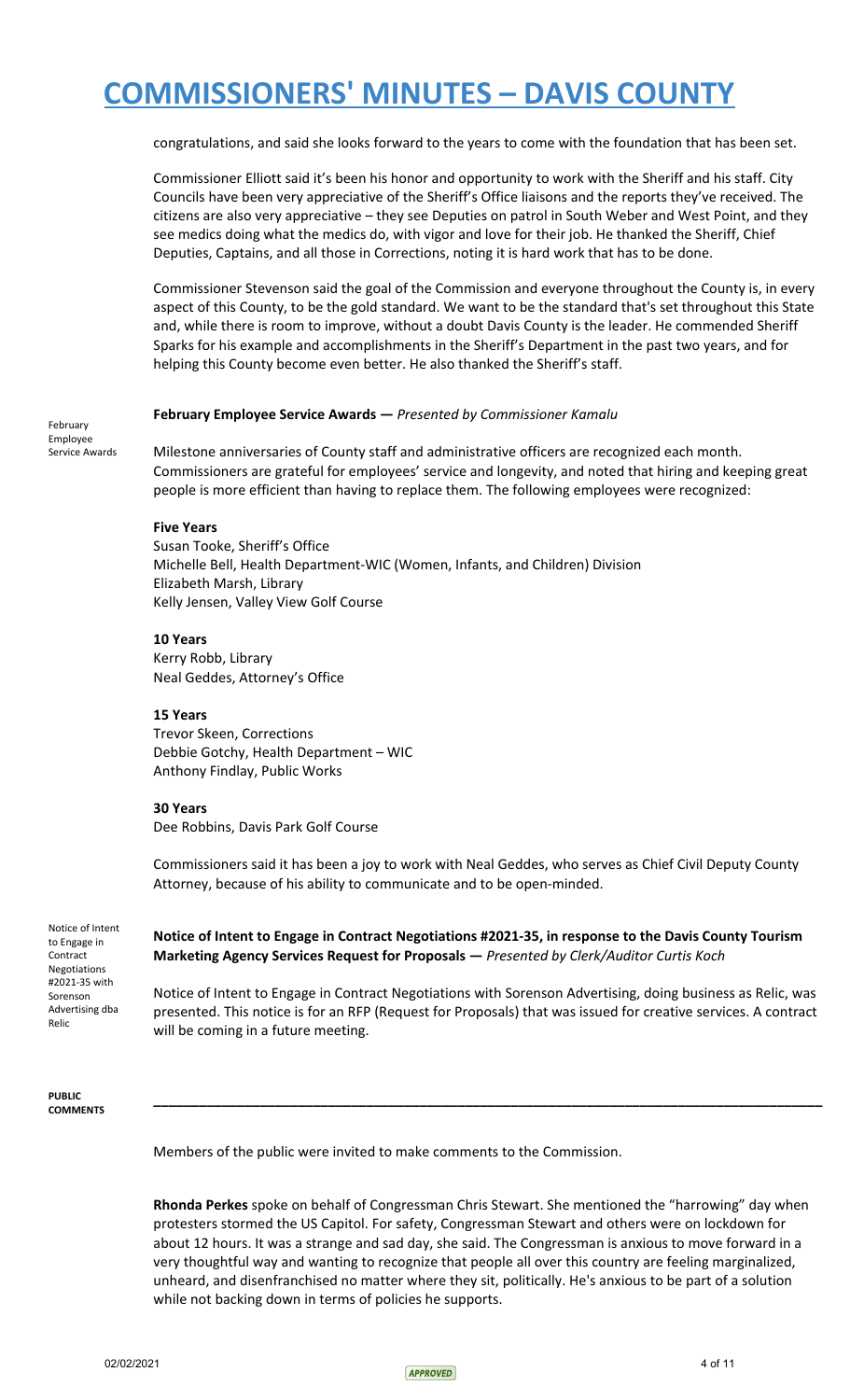Ms. Perkes noted that Congressman Stewart was asked to co-sponsor a bill related to Utah World War II veteran Stanley Nance. The bill would recognize survivors of the "Ghost Army," of which Mr. Nance was a part, as Congressional Medal of Honor Recipients. The Ghost Army was a tactical unit made up of actors, set designers, and artists, whose mission was to create what looked like a grand army using faux tanks, mannequins, aerial illusions, and audio tapes to fool the Germans. It is estimated that they saved tens of thousands of lives by receiving artillery that otherwise would have gone to other units. The Congressman hopes to get the needed support of the bill quickly as there are now only 11 survivors left, and Mr. Nance will be 103 years old this month.

The Congressman is also working on a bill that basically codifies a State Department initiative to support and protect women and children during international crises.

**\_\_\_\_\_\_\_\_\_\_\_\_\_\_\_\_\_\_\_\_\_\_\_\_\_\_\_\_\_\_\_\_\_\_\_\_\_\_\_\_\_\_\_\_\_\_\_\_\_\_\_\_\_\_\_\_\_\_\_\_\_\_\_\_\_\_\_\_\_\_\_\_\_\_\_\_\_\_\_\_\_\_\_\_\_\_\_\_**

**BUSINESS/ ACTION**

*Clerk/Auditor*

Agreement #2018-131-E with Tyler Technologies for custom report services **1. Agreement #2018-131-E with Tyler Technologies for custom report services** — *Presented by Davis County Clerk/Auditor, Curtis Koch*

An agreement with Tyler Technologies was presented. The agreement is for additional reporting formats that will be developed custom to Davis County. These will tie Human Resources and Finance sections of Tyler Munic together and allow departments to effectively report project accounting and the breaking out of employees' time. This is a critical aspect for MER (Management Expense Ratio) produced by the Health Department, but will ultimately serve all departments that can use cost accounting. In response to a question, the Clerk/Auditor said having an outside vendor provide these programs allows the infusion of industry-wide best practices and brings significant improvement for transparency, adequate checks and balances, and appropriate reporting. The payable amount is \$6,000.

#### *Commission*

Auditor Engagement Letter #2021-36 from Carver, Florek & James, CPAs

**2. Auditor Engagement Letter #2021-36 from Carver, Florek & James, CPAs** — *Presented by Davis County Clerk/Auditor, Curtis Koch*

An Engagement Letter from Carver, Florek & James, CPAs, was introduced. An RFP went out, and Carver, Florek & James was selected as the external auditor. The Clerk/Auditor's office did not participate in the selection but only gave recommendations. Ultimately, the Internal Audit Committee made the selection. The Clerk/Auditor's Office welcomes a second, objective opinion on the finances of the County. The engagement letter outlines the terms and what will occur going through that audit process. The Clerk/Auditor's Office looks forward to working with them to ensure the transparency of County finances are met with integrity and the citizens can have confidence in their County Government.

Agreement #2021-37 with Chadwick Booth & Co. for sponsorship of The County Seat television series

*CED/Legacy Events Center*

Amendment #2020-173-C with U.S. HUD. This is the Program Year 2020 SF-424 Application for Federal Assistance

**3. Agreement #2021-37 with Chadwick Booth & Co. for sponsorship of The County Seat television series** — *Presented by Commissioner Elliott*

The County Seat is a television program aired every weekend, bringing in County Commissioners to talk about issues. Davis County will be participating less than in the past, but this contribution is thought to better fit County needs. The contract period is 01/01/2021 to 12/30/2021. The payable amount is \$6,500.

**4. Amendment #2020-173-C with the U.S. Dept. of Housing and Urban Development (HUD). This is the Program Year 2020 SF-424 Application for Federal Assistance** — *Presented by Kent Andersen, Community & Economic Development Director*

This amendment was necessitated by a miscalculation by HUD on the County's annual appropriations. The annual appropriations are being reduced by \$142.

Agreement #2021-38 with **5. Agreement #2021-38 with Cheyenne Twitchell to assist Tourism department with email marketing and website maintenance** — *Presented by Kent Andersen, Community & Economic Development Director*

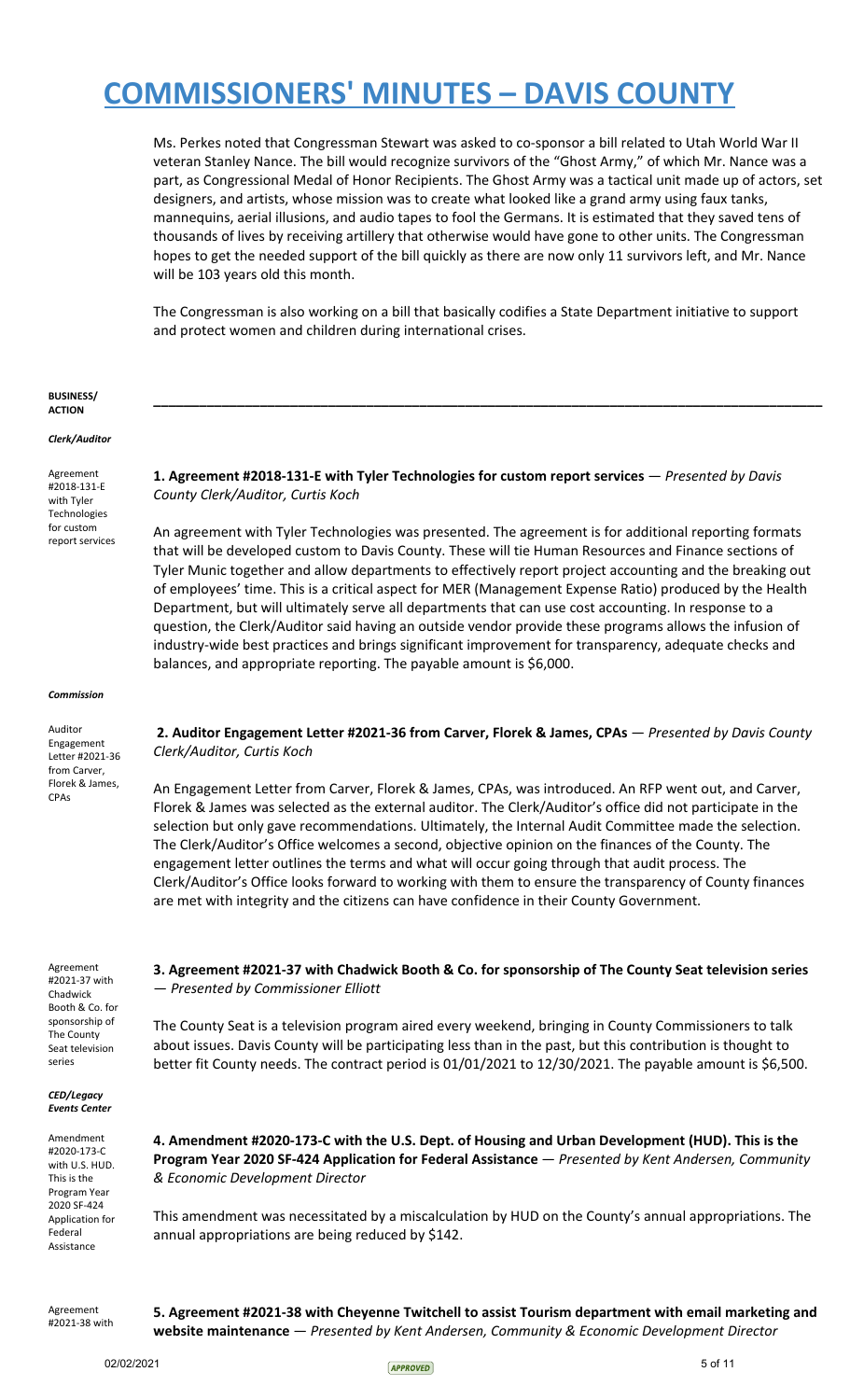| Cheyenne<br>Twitchell to<br>assist Tourism<br>department<br>with email<br>marketing and<br>website<br>maintenance                                                  | Cheyenne Twitchell, a marketing specialist, will help Davis County's Tourism department with setting up<br>templates for email marketing and website maintenance in conjunction with the new brand. There is a lot<br>of information to migrate into the new website, and she will assist with that process. Commissioners are<br>excited about the new Tourism website, Discover Davis, and sharing what the County has to offer.                                                                                                                                                                                                              |
|--------------------------------------------------------------------------------------------------------------------------------------------------------------------|-------------------------------------------------------------------------------------------------------------------------------------------------------------------------------------------------------------------------------------------------------------------------------------------------------------------------------------------------------------------------------------------------------------------------------------------------------------------------------------------------------------------------------------------------------------------------------------------------------------------------------------------------|
| Agreement<br>#2021-39 with<br>ShumsCoda<br>Associates, Inc.<br>to perform                                                                                          | 6. Ratification of Agreement #2021-39 with ShumsCoda Associates, Inc. to perform plans examinations<br>and checks building inspections - Presented by Kent Andersen, Community & Economic Development<br>Director                                                                                                                                                                                                                                                                                                                                                                                                                               |
| plans<br>examinations<br>and checks<br>building<br>inspections                                                                                                     | Bids were solicited to retain inspection services for six months. Three bids were received, and ShumsCoda<br>Associates surfaced to the top. The company has an individual with refinery experience, and the CED<br>Department is excited to be working with this group to start inspections again.                                                                                                                                                                                                                                                                                                                                             |
| Agreement<br>#2021-40 with<br>Layton Strikers<br>for rental space                                                                                                  | 7. Agreement #2021-40 with Layton Strikers for rental space at Legacy Events Center for winter soccer<br>training - Presented by Kent Andersen, Community & Economic Development Director                                                                                                                                                                                                                                                                                                                                                                                                                                                       |
| at LEC                                                                                                                                                             | This item was introduced, but there was no further discussion.                                                                                                                                                                                                                                                                                                                                                                                                                                                                                                                                                                                  |
| Agreement<br>#2021-41 with<br>Utah Taxidermy<br>for rental space<br>at LEC                                                                                         | 8. Agreement #2021-41 with Utah Taxidermy for rental space at Legacy Events Center for annual<br>taxidermy competition - Presented by Kent Andersen, Community & Economic Development Director                                                                                                                                                                                                                                                                                                                                                                                                                                                  |
|                                                                                                                                                                    | This item was introduced, but there was no further discussion.                                                                                                                                                                                                                                                                                                                                                                                                                                                                                                                                                                                  |
| Summary List<br>#2021-42 of<br>agreements for<br>rental spaces at<br><b>LEC</b>                                                                                    | 9. Summary List #2021-42 of agreements (14) for rental spaces at Legacy Events Center as of<br>January 25, 2021 - Presented by Kent Andersen, Community & Economic Development Director                                                                                                                                                                                                                                                                                                                                                                                                                                                         |
|                                                                                                                                                                    | This item was introduced, but there was no further discussion.                                                                                                                                                                                                                                                                                                                                                                                                                                                                                                                                                                                  |
| <b>Summary List</b><br>#2021-43 of<br>agreements for<br>rental space at<br><b>LEC</b>                                                                              | 10. Summary List #2021-43 of agreements (7) for rental space at Legacy Events Center as of<br>January 26, 2021 - Presented by Kent Andersen, Community & Economic Development Director                                                                                                                                                                                                                                                                                                                                                                                                                                                          |
| <b>Facilities</b>                                                                                                                                                  | This item was introduced, but there was no further discussion.                                                                                                                                                                                                                                                                                                                                                                                                                                                                                                                                                                                  |
| Agreement<br>#2021-44 with<br>Eagle<br>Environmental,<br>Inc. to perform<br>asbestos<br>material<br>abatement<br>services in<br>Memorial<br>Courthouse<br>building | 11. Agreement #2021-44 with Eagle Environmental, Inc. to perform asbestos material abatement services<br>in Memorial Courthouse building - Presented by Lane Rose, Facilities Management Director                                                                                                                                                                                                                                                                                                                                                                                                                                               |
|                                                                                                                                                                    | Before addressing the agreement, the Facilities Management Director expressed his appreciation for having<br>a Deputy housed in the Davis County Administration Building. It has solved a lot of issues and brings peace<br>of mind to employees who work on campus. It was the Sheriff's idea, pre-COVID, and has been an incredible<br>help during the pandemic.                                                                                                                                                                                                                                                                              |
|                                                                                                                                                                    | A contract with Eagle Environmental was presented. The contract is for the Memorial Courthouse<br>restoration project because asbestos was found while coring concrete in the basement for the addition of<br>an elevator. The asbestos was encapsulated between layers of concrete, requiring a significant enough<br>change order that it was considered best to go out to bid again. The decision to go with a different company<br>likely saved more than \$10,000. Commissioners were informed, in response to a question, that the County<br>had an asbestos manager on board because of the amount of asbestos in buildings of that era. |
| <b>Golf Courses</b>                                                                                                                                                |                                                                                                                                                                                                                                                                                                                                                                                                                                                                                                                                                                                                                                                 |
| Agreement<br>#2021-45 with                                                                                                                                         | 12. Agreement #2021-45 with Davis Park Cafe LLC for concession services for Davis Park Golf Course -                                                                                                                                                                                                                                                                                                                                                                                                                                                                                                                                            |

Davis Park Cafe *Presented by Dustin Volk, Director of Golf Courses*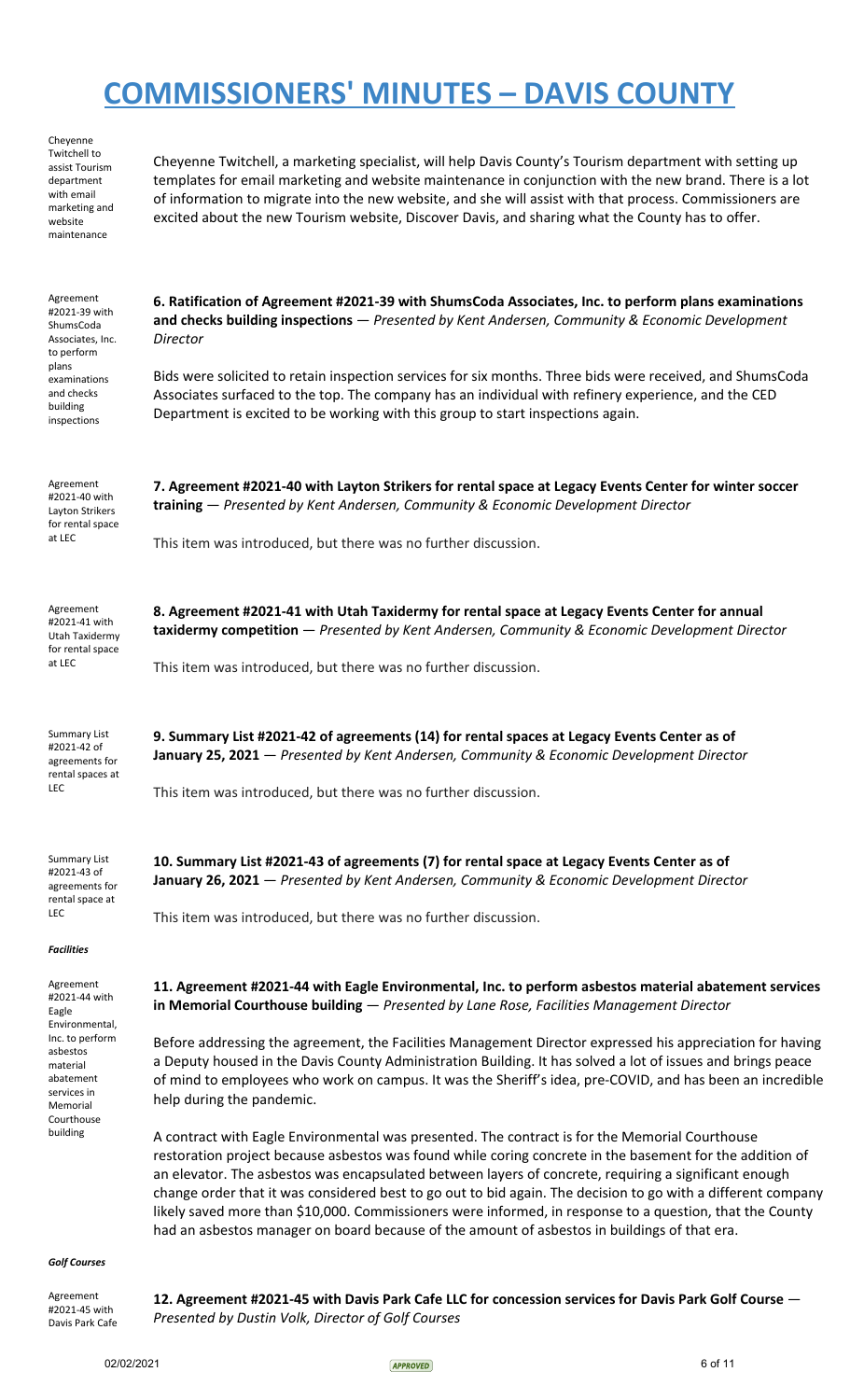LLC for concession services for Davis Park Golf Course

An agreement with Davis Park Cafe LLC was presented. It is a three-year agreement for monthly rent payment to provide food and beverage services at the Davis Park Golf Course. The contract is with the same people who have been providing food and beverage service at Davis Park for several years, replacing an expiring agreement.

Agreement #2021-46 with Dustin Volk for profit sharing

**13. Agreement #2021-46 with Dustin Volk for profit sharing contract to oversee Pro Shops at Valley View and Davis Park Golf Courses** — *Presented by Dustin Volk, Director of Golf Courses*

Davis County's golf operation was restructured with the retirement of Golf Pro Brad Stone. It is an almost industry-wide standard that the golf pro owns the Pro Shop or has an invested interest in it. In the past, Brad completely owned the shop at Davis Park, and Dustin Volk had the owner incentive at Valley View. Because of the workload in the restructured operation, all golf pros will now be incentivized in the Pro Shops. Under the new agreements, made working with Commissioner Stevenson, Dustin Volk will have a percentage of each Pro Shop. Zach Johnson has an agreement for managing Davis Park, and Pete Stone has an agreement for managing Valley View. Shane Scott, the new assistant at Valley View, will have a small percentage as will a yet-to-be-hired assistant at Davis Park. [Contracts listed below.]

Dustin said the benefits of an incentive program include creating a tournament atmosphere for golfers, which in turn makes more money in green fees and cart fees than comes to the Pro Shop, and keeps more golfers coming every year. Commissioner Stevenson said he wanted to point out, as mentioned before, the agreement with Brad Stone. He owned the entire Pro Shop [at Davis Park] , which he received 100 percent of the profits from. At Davis Park [correction: At Valley View] it was 50 percent to the County and 50 percent to the golf pro, at that time. Under the new setup that [Davis Park] actually is 50-50, so the County is picking up – it's not losing but gaining – as far as the revenues the County will be bringing in through the work that golf pros put forward, he said. Dustin agreed that with the cart and range revenue, and now 50 percent of the Pro Shop, it is quite a bit of increase in revenue for Davis Park this upcoming year.

Agreement #2021-47 with Zachary Johnson for profit sharing

**14. Agreement #2021-47 with Zachary Johnson for profit sharing contract to run Davis Park Pro Shop, Men's and Women's Associations and tournament play** — *Presented by Dustin Volk, Director of Golf Courses*

See Item 13 for discussion of this agreement.

Agreement #2021-48 with Pete Stone for profit sharing

**15. Agreement #2021-48 with Pete Stone for profit sharing contract to run Valley View Pro Shop, Men's and Women's Associations and tournament play** — *Presented by Dustin Volk, Director of Golf Courses*

See Item 13 for discussion of this agreement.

Agreement #2021-49 with Shane Scott for profit sharing

**16. Agreement #2021-49 with Shane Scott for profit sharing contract to assist running the Pro Shop at Valley View Golf Course** — *Presented by Dustin Volk, Director of Golf Courses*

See Item 13 for discussion of this agreement.

#### *Health Department*

| Request<br>appointment<br>#2021-50 of<br>Becky Weisner<br>to the Davis<br>County Senior<br>Advisory Board | 17. Request appointment #2021-50 of Becky Weisner to the Davis County Senior Advisory Board –<br>Presented by Commissioner Kamalu                                                                                                          |
|-----------------------------------------------------------------------------------------------------------|--------------------------------------------------------------------------------------------------------------------------------------------------------------------------------------------------------------------------------------------|
|                                                                                                           | A request from Health-Senior Services was made to appoint Becky Weisner as a new Senior Advisory Board<br>member. The term of service is 01/01/2021 through 01/01/2024. It is an unpaid position, so there is no<br>financial information. |

Agreement **18. Agreement #2021-51 with Big Brothers Big Sisters of Utah to fund program addressing root causes**

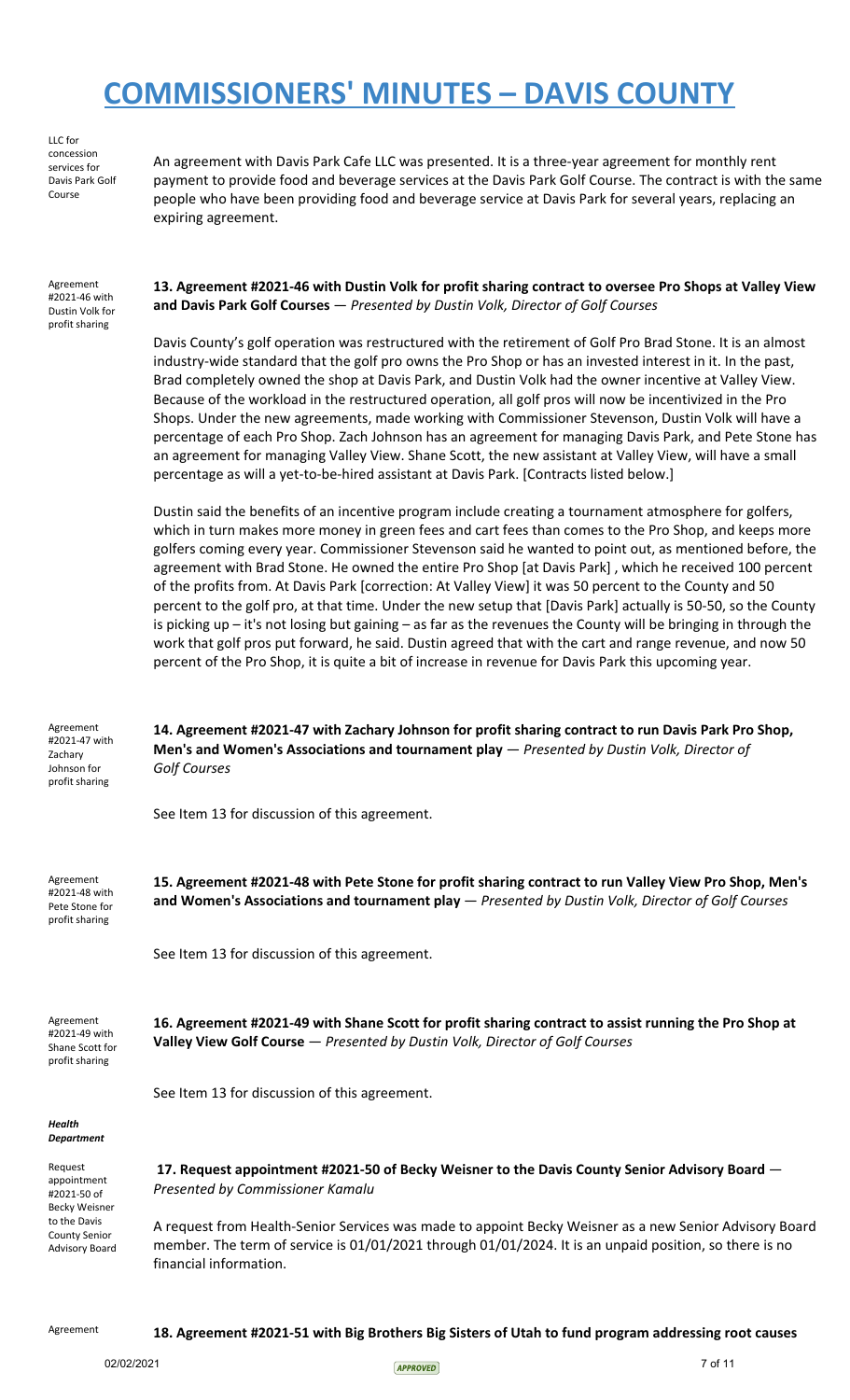#2021-51 with Big Brothers Big Sisters of Utah to fund program addressing root causes with use of electronic cigarettes, marijuana and other drugs

Agreement #2021-52 with Daybreak Senior Services to provide for direct purchase of in-home services for DC clients

Amendment #2020-452-A with Utah Dept. of Health to extend contract date to Dec. 31, 2021 for COVID Community Partnership Project

Amendment #2020-44-B with Utah Dept. of Heath to TB Prevention and Control program contract

Amendment #2018-106-D with Utah Dept. of Health to add funding to HIV Prevention program and replace Attachment A

Amendment #2018-574-E with Utah Dept. of Health to provide additional funds for EPICC programs

Third annual **Community** Resilience Symposium

**and factors associated with use of electronic cigarettes, marijuana and other drugs by youth in at-risk Davis County** — *Presented by Commissioner Kamalu*

An agreement from Health-Community Services was presented. In accordance with Utah Code 26A-1-129, the Davis County Health Department is administering funds to programming which addresses the root causes and the factors associated with youth use of electronic cigarettes, marijuana, and other drugs in at-risk Davis County communities. The agreement with Big Brothers Big Sisters of Utah is for such a program. The contract begins 02/02/2021 to 12/31/2021. The payable amount is up to \$28,000.

**19. Agreement #2021-52 with DayBreak Senior Services to provide for direct purchase of needed in-home services for Davis County clients** — *Presented by Commissioner Kamalu*

An agreement, from Health-Senior Services, with Daybreak Senior Services, was introduced to provide for direct purchase of needed in-home services for clients of Davis County. The contract period is 07/01/2019 to 06/30/2021. The payable amount varies with the services rendered.

**20. Amendment #2020-452-A with Utah Dept. of Health to extend termination of contract date to December 31, 2021, for COVID Community Partnership Project** — *Presented by Commissioner Kamalu*

An amendment, from Health-Community Services, was introduced to a contract with the Utah Department of Health. It is the Davis County Health Department COVID Community Partnership Project, Amendment 1, which extends existing funding through this year. The contract period is 12/29/2020 to 12/31/2021. There is no receivable applicable.

**21. Amendment #2020-44-B with Utah Department of Heath to add funding to TB Prevention and Control program and replace Attachment A** — *Presented by Commissioner Kamalu*

An amendment was introduced to a contract with the Utah Department of Health for tuberculosis prevention and control. The amendment adds funding and replaces Attachment A. The contract period is 01/01/2021 to 12/31/2021. The receivable constitutes a \$6,880 increase.

**22. Amendment #2018-106-D with Utah Department of Health to add funding to HIV Prevention program and replace Attachment A** — *Presented by Commissioner Kamalu*

An amendment was introduced to a contract with the Utah Department of Health for HIV prevention, increasing the amount of funding and replacing Attachment A. The contract period is 01/01/2021 to 12/31/2021. The receivable amount adds \$23,500.

**23. Amendment #2018-574-E with Utah Dept. of Health to provide additional funds for EPICC 1807 physical activity and nutrition program and 1817 diabetes and heart disease programs** — *Presented by Commissioner Kamalu*

An amendment to another contract with the Utah Department of Health was presented. This is the fifth amendment to the EPICC (Environmental Policy and Improved Clinical Care) contract and provides additional funds for 1807 physical activity and nutrition programs and 1817 diabetes and heart disease programs. The contract period is 09/30/2020 to 06/30/2021. The receivable amount is \$11,532.90.

Commissioner Stevenson asked Commissioner Kamalu, whose portfolio includes the Health Department and Behavioral Health, to speak about the Community Resilience Symposium.

Commissioner Kamalu said the third annual Community Resilience Symposium was held last Friday [January 29]. The symposium is a collaboration between the Health Department, Davis Behavioral Health, and Human Services directors in various organizations throughout the County. The County acts as a convener

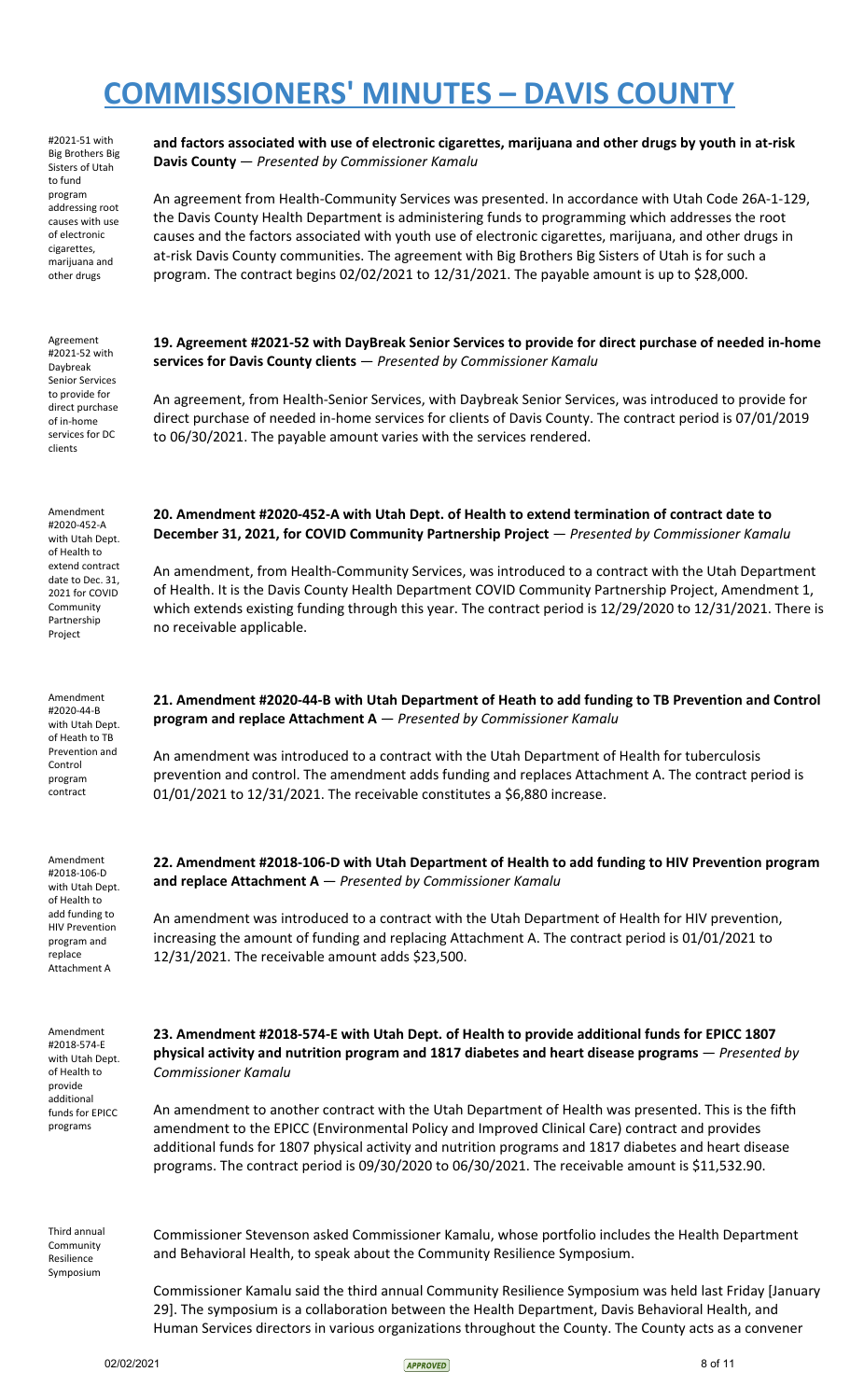for Human Services, and not so much as a direct provider, helping organizations to know about each other so they can align and refer to give the best service. The symposium idea came about before Commissioner Kamalu was in office, but she hosted the first one and has watched them grow substantially. Most of the 200 people who attended the first year were professionals, but the goal has been to teach resilience skills to individuals, families, and workplaces. The second year, 300 people attended in a larger venue. This year the symposium was virtual, and more than 700 people registered. Organizing the symposium was a team effort. Those involved included Marcie Clark, the Health Department's assistant to the Commission, and Mike Pace from Davis County's Information Services Department. The 2021 Community Resilience Symposium was uploaded to Davis County's Youtube channel, so hundreds more may benefit from listening to the speakers: Dr. David Schramm from Utah State University; Dr. Susan Madsen from Utah State University; and Licensed Marriage and Family Therapist Tyler Patrick. Topics included resilience tips, strengthening individuals, and what children teach us about being shame resilient.

#### *Information Systems*

Agreement #2021-53 with Marshall Industries to provide and install audio equipment in the Clearfield Library building

### *Library*

Agreement #2021-54 with Data Axle Inc. for Data Axle Reference Solutions license

Agreement #2021-55 with Utah State Library Division for Community Library Enhancement Funds

### *Sheriff's Office*

Certification #2021-56 with Utah Accreditation Alliance, Utah Chiefs of Police for use of force eligibility requirements for discretionary federal grants

**24. Agreement #2021-53 with Marshall Industries to provide and install audio equipment in the Clearfield Library building** — *Presented by Josh Johnson, Davis County Library Director*

An agreement with Marshall Industries, to provide and install audio equipment in the Clearfield Library building, was presented. Audio-visual equipment will be an important aspect of the new building, which will have several screens and conference rooms, as well as a larger screen with a projector. The payable amount is \$71,764.55.

**25. Agreement #2021-54 with Data Axle Inc. for Data Axle Reference Solutions license** — *Presented by Josh Johnson, Davis County Library Director*

Davis County has contracted with this company before. It used to be Reference USA but rebranded as Data Axle Inc. The agreement gives access to three branches of databases – one that provides essentially the same information as White Pages; one that talks about demographic information and helps with research; and a job and internship search. This is a resource the Library provides to the public, but the County will also benefit as the Library partners with other departments for training. The Sheriff's Department will learn to use the demographic information, and HR will see how to use the database with recruitment.

**26. Agreement #2021-55 with Utah State Library Division for Community Library Enhancements Funds (CLEF)** — *Presented by Josh Johnson, Davis County Library Director*

The Community Library Enhancement Fund (CLEF) grant is brought before the Commission every year. It gives the Library opportunities to improve the collections and technology directly used by the public. In previous years it's been used to make sure the Library has robust collections as well as good online collections, and that is not changing.

**27. Certification #2021-56 with Utah Accreditation Alliance, Utah Chiefs of Police Association for certification of use of force eligibility requirements for discretionary federal grants** — *Presented by Chief Deputy Sheriff Susan Poulsen*

Certification allows the Sheriff's Office to obtain eligibility to receive discretionary federal grants. In order to do so, certain requirements have to be met regarding use of force policy and procedure practice with deputies. The Sheriff's Office has gone through some effort to update and improve, especially with the things going on in society right now, with use of force issues.

**Training** Reimbursement Agreement #2021-57 with Cyndy Riggs

**28. Training Reimbursement #2021-57 with Cyndy Riggs for Special Functions and Basic Corrections training** — *Presented by Chief Deputy Sheriff Susan Poulsen*

A Training Reimbursement Agreement with Cyndy Riggs, for Special Functions and Basic Corrections Academy, was presented. The receivable amount is \$13,518.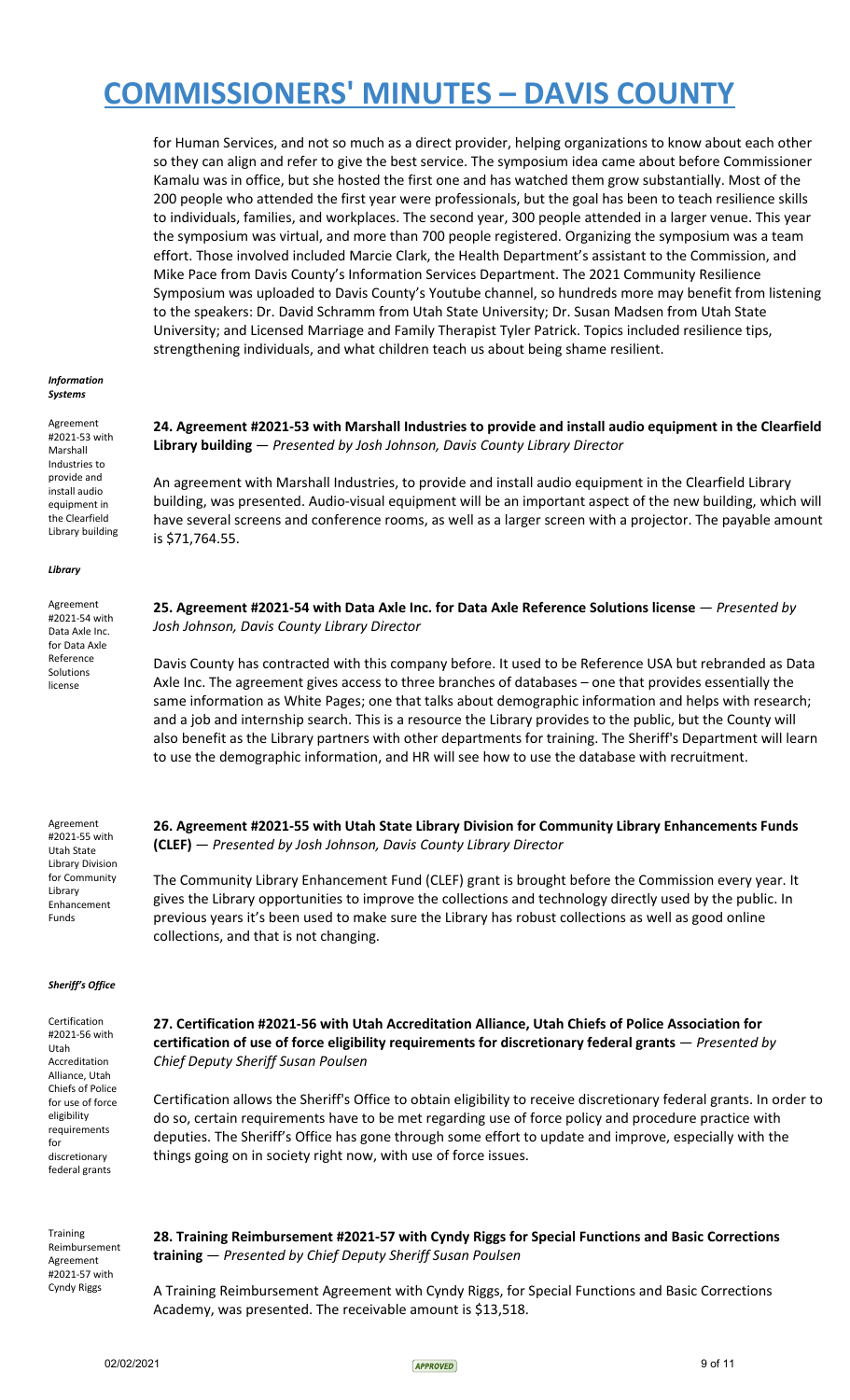Motion to Approve Items 1-28: Com. Elliott Seconded: Com. Kamalu All voted Aye

Commissioner Elliott moved to recess to the Board of Equalization. Commissioner Kamalu seconded the motion. All voted Aye.

| Property Tax<br>Property Tax Register matters were presented by Curtis Koch, Davis County Clerk/Auditor, as follows:<br>Register<br><b>Auditor's Adjustments</b><br><b>Appeals</b><br>A report with various items recommending Change in Value in Land and Building Values<br>A Personal Property Hearing Findings Report recommending zero change in the value for Business #3079<br><b>Corrections</b><br>· Twenty-three Veteran Exemption Tax Abatements for the year 2020<br>· Four exempt entities that owned property that needs to be adjusted | <b>BOARD OF</b><br><b>EQUALIZATION</b> |  |
|-------------------------------------------------------------------------------------------------------------------------------------------------------------------------------------------------------------------------------------------------------------------------------------------------------------------------------------------------------------------------------------------------------------------------------------------------------------------------------------------------------------------------------------------------------|----------------------------------------|--|
|                                                                                                                                                                                                                                                                                                                                                                                                                                                                                                                                                       |                                        |  |
|                                                                                                                                                                                                                                                                                                                                                                                                                                                                                                                                                       |                                        |  |
|                                                                                                                                                                                                                                                                                                                                                                                                                                                                                                                                                       |                                        |  |
|                                                                                                                                                                                                                                                                                                                                                                                                                                                                                                                                                       |                                        |  |
|                                                                                                                                                                                                                                                                                                                                                                                                                                                                                                                                                       |                                        |  |
|                                                                                                                                                                                                                                                                                                                                                                                                                                                                                                                                                       |                                        |  |
|                                                                                                                                                                                                                                                                                                                                                                                                                                                                                                                                                       |                                        |  |
|                                                                                                                                                                                                                                                                                                                                                                                                                                                                                                                                                       |                                        |  |
| · One Active Duty Exemption Tax Abatement                                                                                                                                                                                                                                                                                                                                                                                                                                                                                                             |                                        |  |
| <b>Assessor's Adjustments</b>                                                                                                                                                                                                                                                                                                                                                                                                                                                                                                                         |                                        |  |
| <b>Corrections</b>                                                                                                                                                                                                                                                                                                                                                                                                                                                                                                                                    |                                        |  |
| Two corrections that have qualified for Residential Exemption in 2020                                                                                                                                                                                                                                                                                                                                                                                                                                                                                 |                                        |  |
| One change in Basement Finish in room count                                                                                                                                                                                                                                                                                                                                                                                                                                                                                                           |                                        |  |
| Motion to Approve: Com. Kamalu                                                                                                                                                                                                                                                                                                                                                                                                                                                                                                                        |                                        |  |
| Seconded: Com. Elliott                                                                                                                                                                                                                                                                                                                                                                                                                                                                                                                                |                                        |  |
| All voted Aye                                                                                                                                                                                                                                                                                                                                                                                                                                                                                                                                         |                                        |  |
|                                                                                                                                                                                                                                                                                                                                                                                                                                                                                                                                                       |                                        |  |
|                                                                                                                                                                                                                                                                                                                                                                                                                                                                                                                                                       |                                        |  |

Commissioner Elliott moved to reconvene the Commission Meeting. Commissioner Kamalu seconded the motion. All voted Aye.

**\_\_\_\_\_\_\_\_\_\_\_\_\_\_\_\_\_\_\_\_\_\_\_\_\_\_\_\_\_\_\_\_\_\_\_\_\_\_\_\_\_\_\_\_\_\_\_\_\_\_\_\_\_\_\_\_\_\_\_\_\_\_\_\_\_\_\_\_\_\_\_\_\_\_\_\_\_\_\_\_\_\_\_\_\_\_\_\_**

**\_\_\_\_\_\_\_\_\_\_\_\_\_\_\_\_\_\_\_\_\_\_\_\_\_\_\_\_\_\_\_\_\_\_\_\_\_\_\_\_\_\_\_\_\_\_\_\_\_\_\_\_\_\_\_\_\_\_\_\_\_\_\_\_\_\_\_\_\_\_\_\_\_\_\_\_\_\_\_\_\_\_\_\_\_\_\_\_**

**CONSENT ITEMS**

Commission Meeting Minutes

### **Meeting Minutes**

Meeting Minutes for January 5, 2021, and January 19, 2021, and Work Session Minutes for January 12, 2021, and January 19, 2021, were presented for approval.

> Motion to Approve: Com. Kamalu Seconded: Com. Elliott All voted Aye

**COMMISSION COMMENTS**

**Commissioner Stevenson** thanked everyone and wished them a good evening.

**MEETING ADJOURNED**

Commission meeting was adjourned at 5:13 p.m.